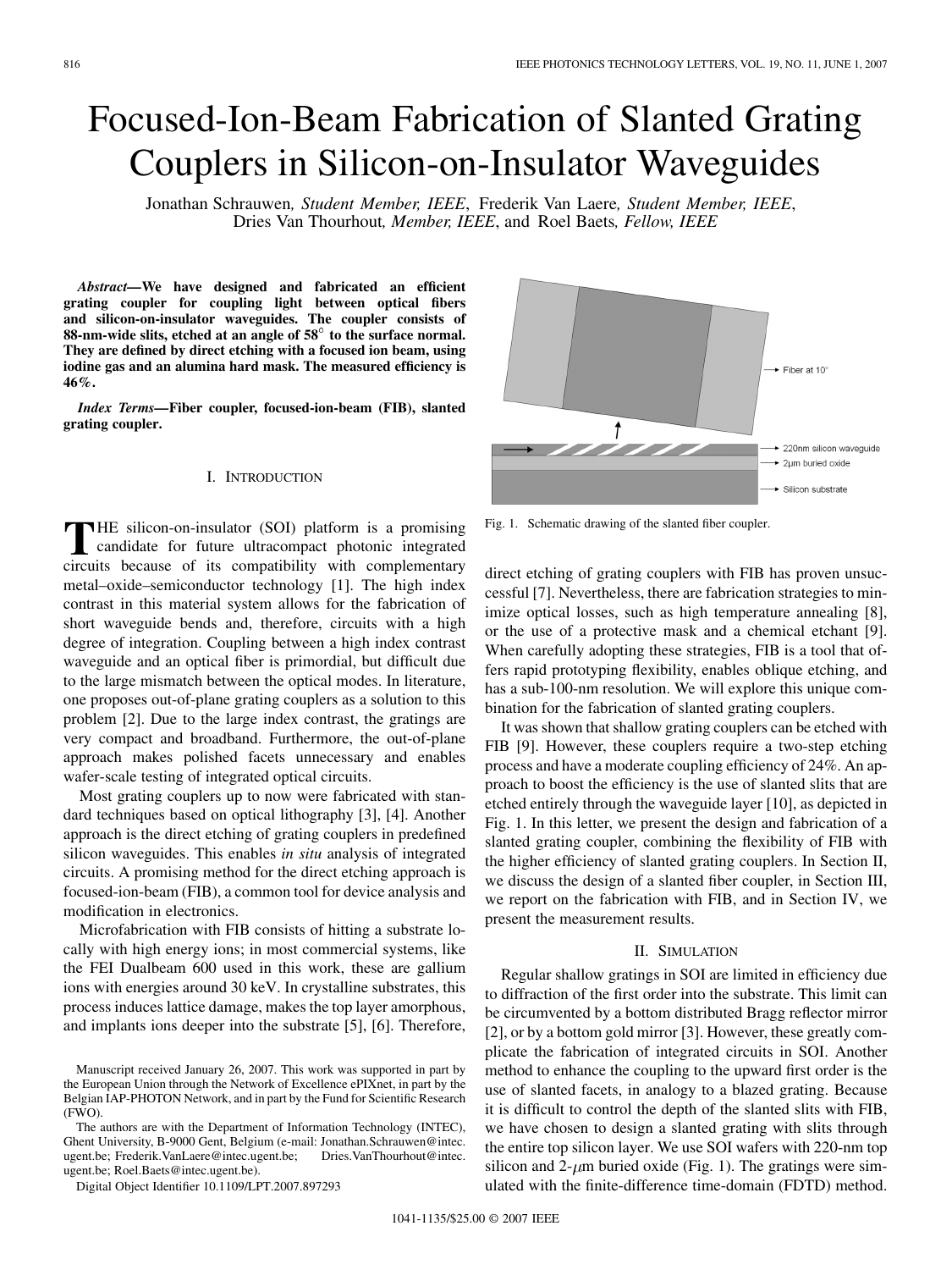<span id="page-1-0"></span>

Fig. 2. FDTD simulation of the optimal grating with 64% efficiency. The plot shows the field pattern at a wavelength of 1550 nm. The mode exciter is located in the fiber, the mode sensor in the SOI waveguide.



Fig. 3. Result of the slanted coupler optimization with an FDTD simulation. The curves present the power fractions coupled upwards, coupled into the fiber mounted at  $10^{\circ}$ , and reflected back into the waveguide.

The optimization was done by first scanning the complete parameter space, followed by a local quasi-Newton optimization. Although one can in principle couple light upwards by total internal reflection on a single slanted facet, there will be little overlap with the mode in the fiber in that case. To ensure more overlap with the large fiber mode, one needs to couple light upwards in a distributed way. This is feasible with—FIB fabricated—sub-100-nm slanted slits that allow tunnelling.

The optimum grating for  $10^{\circ}$  coupling has 87.5-nm-wide slits at an angle of 58.4 to the surface normal. The fiber is mounted at  $10^{\circ}$  to ensure a low second-order reflection in the waveguide. Our simulations were performed on a 25  $\mu$ m $\times$  14  $\mu$ m base, and converged with a 10-nm mesh. A plot of the calculated field pattern at a wavelength of 1550 nm is shown in Fig. 2. The slanted grating coupler has a fiber-to-chip coupling efficiency of 64%, a period of 675 nm, and a 3-dB bandwidth of 100 nm. Fig. 3 shows the calculated power fractions that are diffracted upwards, coupled into the fiber, and reflected in the waveguide. For 1550-nm light the back reflection is only 7%. The total amount of power diffracted out of plane is 83% at 1550 nm. Although only part



Fig. 4. Cross section of two slits of the slanted grating coupler. There is a good agreement with the FDTD designed grating.



Fig. 5. Top view of the slanted grating coupler.

of this upward power is coupled into the fiber due to mode mismatch for a periodic grating, the mode mismatch can be decreased by varying slit width. However, due to fabrication complexity of varying slit widths, we have chosen only to design and fabricate periodic slanted gratings.

#### III. FABRICATION WITH FIB

In previous work, we have demonstrated that low-loss fiber couplers can be fabricated with FIB [\[9\]](#page-2-0). By using  $Al_2O_3$  as hard mask and  $I_2$  as selective etchant, the loss by crystal damage can be minimized.  $\text{Al}_2\text{O}_3$  has a very low penetration depth for incident gallium ions and has a very low etch rate under iodine atmosphere.

Therefore, 50 nm of  $Al_2O_3$  was deposited on predefined SOI waveguides using electron beam evaporation. Simulations and experiments have shown that this thin layer has no influence on the propagation losses of light in the predefined waveguides. That is why we did not incorporate the layer in our simulations. To etch narrow slanted slits, we have mounted the sample under  $58^{\circ}$  relative to the ion beam, and scanned lines under an iodine atmosphere. Both hard mask and silicon are etched in the same run, where narrow slits are formed due to the large etch rate difference between alumina and silicon. The etch dose was optimized to etch down to the oxide buffer layer. We have noticed that the slit width depends strongly on the beam size. The beam current used was 50 pA, corresponding to a beam size of about 30 nm. A cross section of two grating slits is shown in Fig. 4, and a top view is shown in Fig. 5. For an etch dose of  $1.1 \times 10^{13}$  Ga<sup>+</sup>/cm, the slits are etched down to the oxide buffer layer and the slit width corresponds to the simulations. The etch time for 15 slits of 10  $\mu$ m wide is about 8 min. After